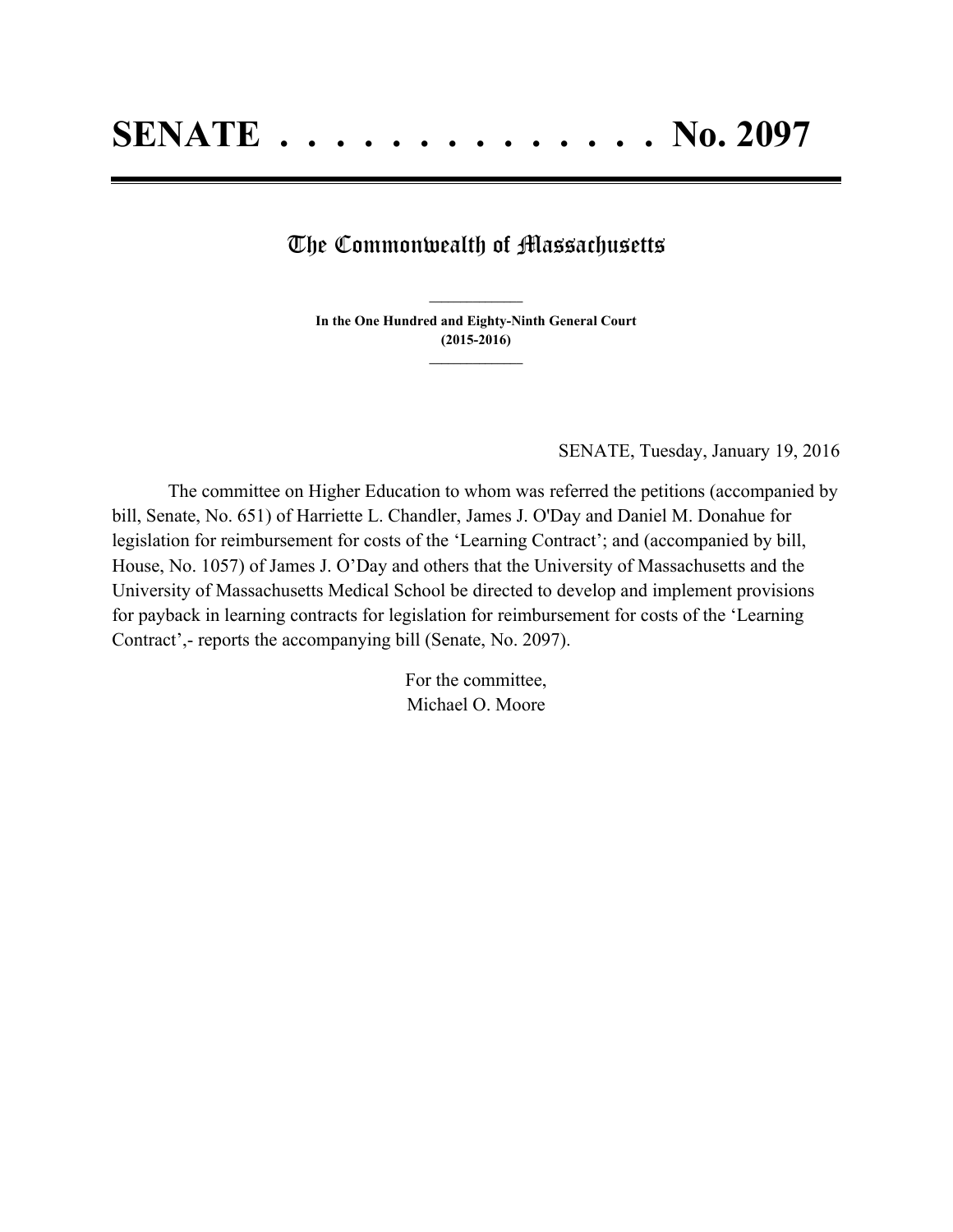## **SENATE . . . . . . . . . . . . . . No. 2097**

## The Commonwealth of Massachusetts

**In the One Hundred and Eighty-Ninth General Court (2015-2016) \_\_\_\_\_\_\_\_\_\_\_\_\_\_\_**

**\_\_\_\_\_\_\_\_\_\_\_\_\_\_\_**

An Act for reimbursement for costs of the 'Learning Contract'.

Be it enacted by the Senate and House of Representatives in General Court assembled, and by the authority *of the same, as follows:*

| $\mathbf{1}$   | Chapter 75 of the General Laws is hereby amended by striking out section 36D, as                   |
|----------------|----------------------------------------------------------------------------------------------------|
| 2              | appearing in the 2014 Official Edition, and inserting in place thereof the following:-             |
| 3              | Section 36D. The board of trustees of the University of Massachusetts, in conjunction              |
| 4              | with the University of Massachusetts Medical School, shall develop and implement provisions        |
| 5              | for payback in learning contracts entered into by students admitted for the academic year          |
| 6              | commencing in two thousand and fifteen and for every year thereafter, which shall require          |
| $\overline{7}$ | payback service, so-called, of at least four years within the commonwealth in areas of primary     |
| $8\phantom{.}$ | care, public or community service, or underserved areas, as determined by the commissioner of      |
| 9              | the department of public health and the learning contract committee, in coordination with the      |
| 10             | area health education center and state and regional health planning agencies. The                  |
| 11             | commonwealth, not the medical school, shall bear the cost of these learning contracts. In the case |
| 12             | of any student who has entered into a learning contract and who does not perform payback           |
| 13             | service, the difference between the tuition actually paid and the amount of the tuition which      |
| 14             | would have been otherwise charged shall be required to be repaid to the medical school together    |